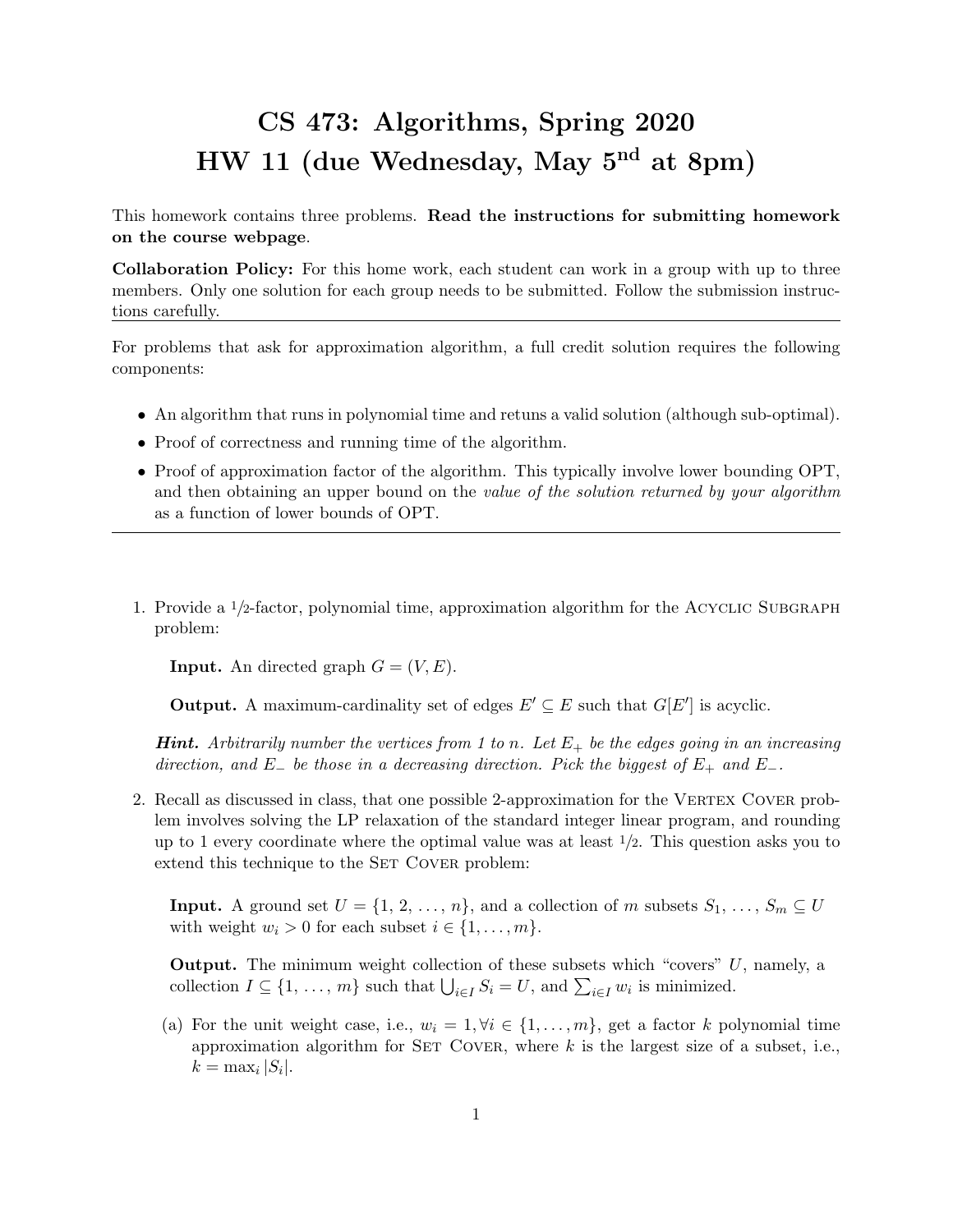- (b) Extend the VERTEX COVER LP-rounding technique to get a factor  $f$ , polynomial time, approximation algorithm for SET COVER, where  $f$  is the maximum number of times some element appears in the subsets. Formally, if  $f_i := |\{j : S_j \ni i\}|$ , then  $f = \max_i f_i$ . (Note that Vertex Cover is the special case where  $f = 2$ .)
- 3. Consider the LP relaxation for Set Cover from the previous problem. Let  $x_i$  be the variable in the relaxation for set  $S_i$ . Suppose  $x^*$  is an optimum solution to the LP relaxation. Define  $y_i = \min\{1, 2\ln n \cdot x_i^*\}$  for each set  $S_i$ . Pick each set  $S_i$  independently with probability  $y_i$ .
	- Prove that the expected weight of the sets chosen is at most  $2 \ln n \cdot OPT$ .
	- Prove that the probability that any fixed element in the universe is not covered by the chosen sets is at most  $1/n^2$ .
	- Prove that, with probability at least  $1 1/n$  all the elements of the universe are covered by the chosen sets. Hint: Use union bound.
	- Prove that with probability at least  $(1/2 1/n)$  the algorithm outputs a set cover for the universe whose weight at most  $4 \ln n \cdot OPT$  where OPT is the weight of an optimum Set Cover. *Hint*: Use Markov's inequality.

## The remaining problems are for self study. Do *NOT* submit for grading.

- In the Metric-TSP problem the goal is to find a minimum cost tour in a metric  $(V, d)$  that visits all the vertices. We saw Christofides's heuristic that gives a 3/2-approximation. Now consider the s-t TSP-Path problem in a metric space  $(V, d)$ . Here the goal is to find an s-t walk of minimum cost that visits all the vertices. This differs from the tour version in that one does not need to come back to s after reaching t.
	- Given an example to show that the TSP tour can be twice the cost of a TSP Path. Also show that TSP tour is always at most twice the cost of a TSP path.
	- Obtain a simple 2-approximation for the TSP-Path problem via the MST heuristic.
	- Hard: Obtain a 5/3-approximation for the TSP-Path problem by modifying the Christofides heuristic appropriately.
- Hard: Consider the load balancing problem we discussed in lecture. One can obtain a  $(1+\epsilon)$ approximation in polynomial time for any fixed  $\epsilon > 0$ . The goal of this problem is to give you an outline of this algorithm. Suppose we knew the optimum load is  $\alpha^*$ . Partition the jobs into "large jobs" L which consists of all jobs which are bigger than  $\epsilon \alpha^*$  and "small jobs" S which consists of all jobs which are smaller than  $\epsilon \alpha^*$ .
	- Suppose we have scheduled the big jobs  $L$  first and obtained a schedule with makespan at most  $(1 + \epsilon)\alpha^*$ . Describe an adaptation of the greedy list scheduling we discussed in